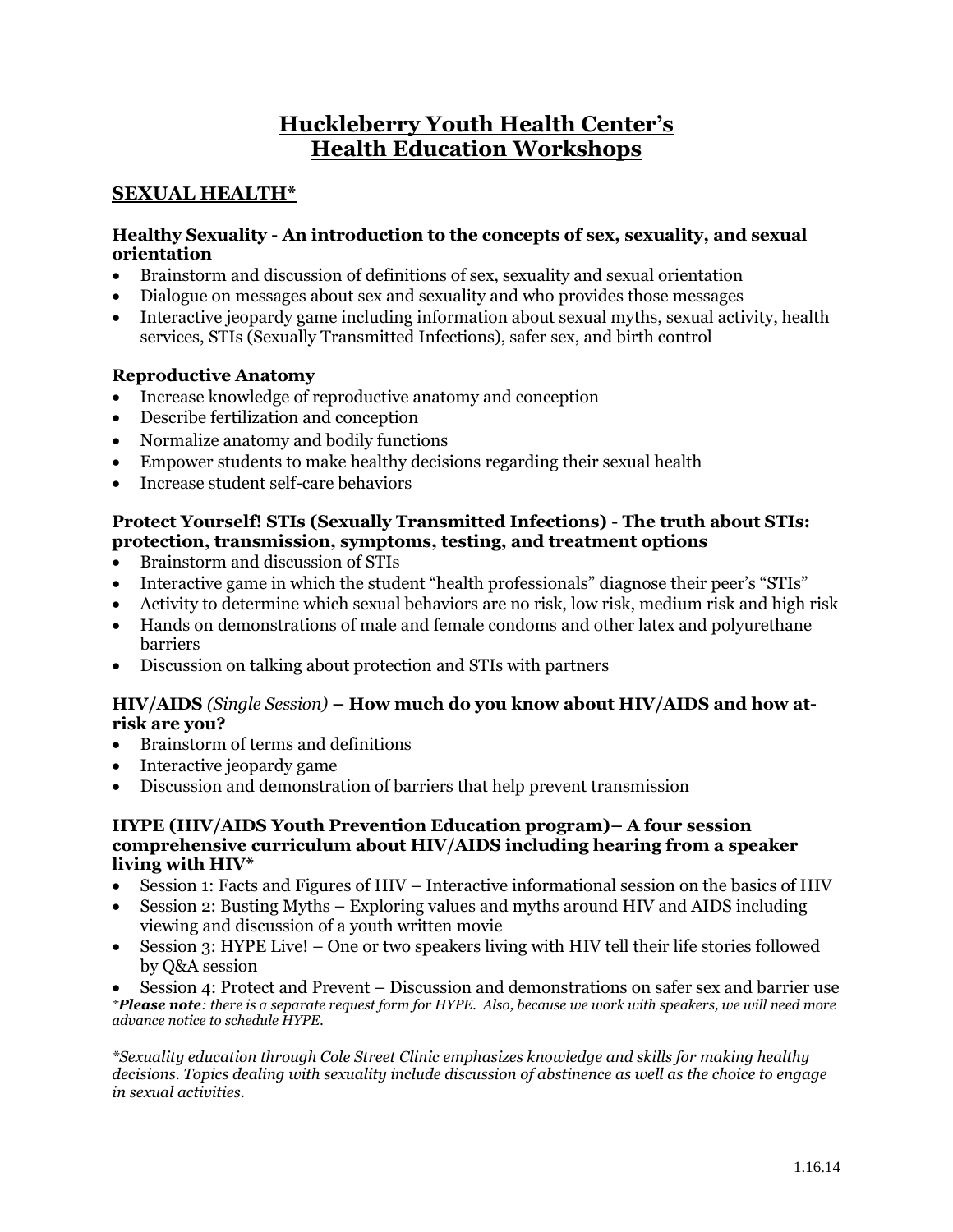# **All About Latex and Other Barriers – An overview of barrier methods for safer sex**

- Overview of latex & polyurethane barriers (male & female condom, latex gloves, finger cots & dental dams),
- Interactive games including "POP! Goes the Condom!" (Shows the effects of oil based lubricants on latex)

#### **Birth Control Methods and Contraception – All about birth control and the steps of pregnancy**

- In depth look at current birth control methods including: latex barriers, other barrier methods, and abstinence.
- Interactive game from conception to pregnancy and birth
- Discussion of factors to take into consideration when choosing a birth control method

### **Sex: Making It Right for You – A workshop on sexual decision-making skills**

- Explore message about sexuality
- Interactive game and discussion around values and sexuality
- Boundaries brainstorm and game
- Build communication and negotiation skills
- Personal exploration of boundaries and readiness for sexual activity

### **Health Education Jeopardy – An overview of basic concepts of health education**

- Interactive jeopardy game covering the basic concepts of health education
- Includes questions on STIs, HIV/AIDS, birth control, drugs, and reproductive anatomy.

# **HEALTHY LIVING**

#### **Healthy Relationships**

- Examine healthy and unhealthy relationship dynamics
- Recognize happiness and self-respect as key factors in a healthy relationship
- Discuss personal boundaries and sexual decision-making as they exist in relationships
- Discuss the significant meanings of consent and trust within a healthy relationship

 Explore the technology aspect that become more prevalent and how it plays a role in relationships

#### **The Mirror Image: Body Image and Eating Disorders – A two-session workshop on the basics of body image and eating disorders**

- Brainstorm what is body image and who creates the messages about what body should look like
- Increase awareness of media's influence on body image
- Explore different eating disorders and their causes
- Learn how to talk to peers about eating disorders

### **What's Going On? Puberty 101 – Taking the mystery out of puberty for middle school age students**

- Brainstorm time line of development during puberty and hygiene
- Journal writing on mental and physical changes
- Interactive Tic-Tac-Know game